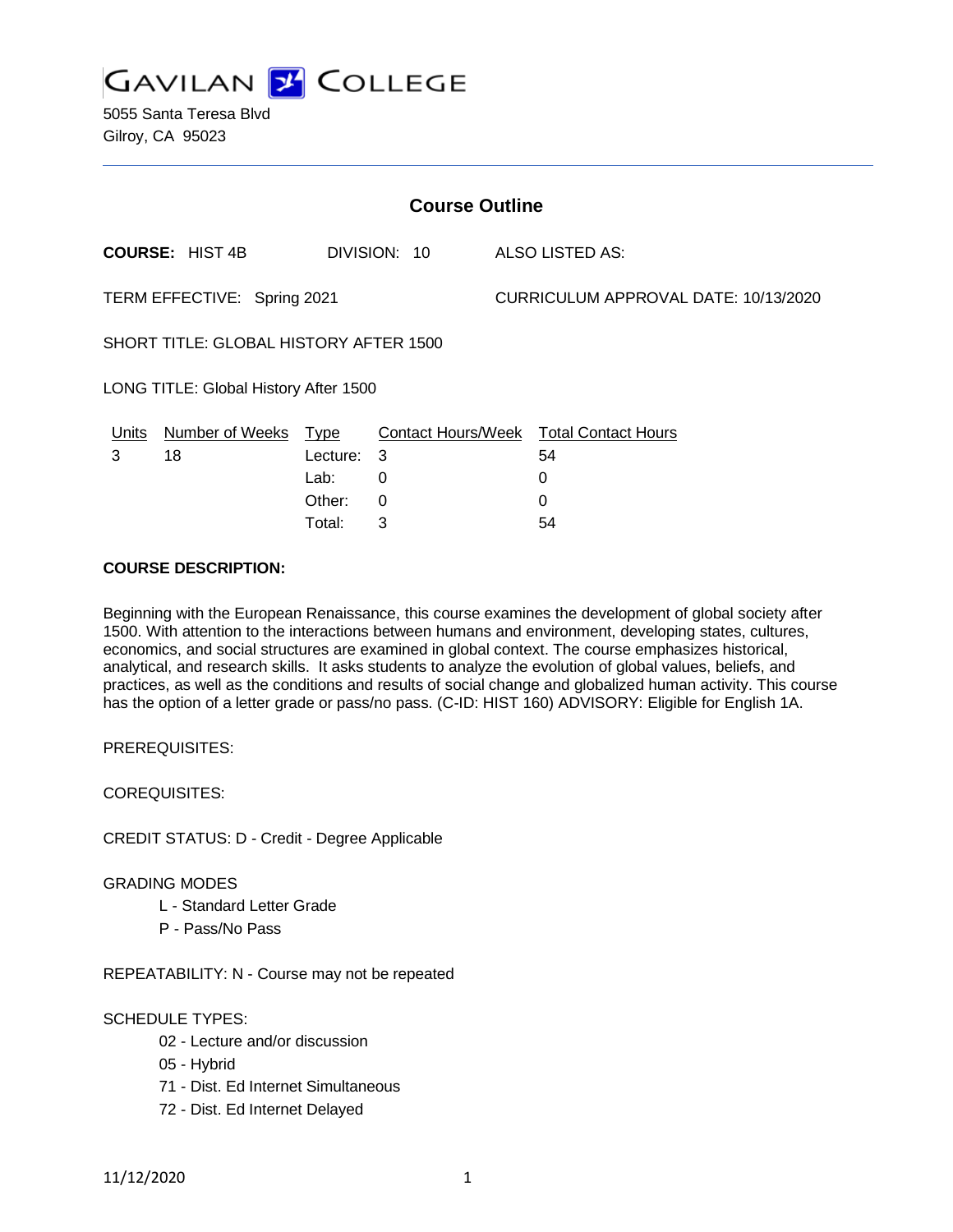#### **STUDENT LEARNING OUTCOMES:**

1. Explain, analyze, and predict historical interactions between humans and the environment. Measure of assessment: written exam, oral reports, role playing, project, and/or written homework Year assessed, or planned year of assessment: 2013

2. Compare and contrast various historical models for state building, expansion, and conflict. Measure of assessment: written exam, oral reports, role playing, project, and/or written homework Year assessed, or planned year of assessment: 2013

3. Analysis of the creation, expansion, interaction, and transformation of economic systems. Measure of assessment: written exam, oral reports, role playing, project, and/or written homework Year assessed, or planned year of assessment: 2013

4. Compare, contrast, and critique of the development, maturation, interaction, and transformation of cultures and social structures.

Measure of assessment: written exam, oral reports, role playing, project, and/or written homework Year assessed, or planned year of assessment: 2013

5. Develop and refine varied research skills, using global history topics to look deeply and broadly at human history.

Measure of assessment: written exam, oral reports, written reports, project,

Year assessed, or planned year of assessment: 2013

6. Develop and practice historical thinking skills including analysis, argumentation, chronological reasoning, interpretation, contextualization, comparison, and synthesis.

Measure of assessment: written exam, writtenreports, project, and/or written homework Year assessed, or planned year of assessment: 2013

## **CONTENT, STUDENT PERFORMANCE OBJECTIVES, OUT-OF-CLASS ASSIGNMENTS**

### Curriculum Approval Date: 10/13/2020 **DE MODIFICATION ONLY**

Note: in most of the content areas below, possible areas for study are used as models or examples; other areas may serve equally well and can often

be substituted. Only one area for study is likely to be universally considered worthy of inclusion as written, and that is the Hellenistic world.

HOURS 9 CONTENT: Comparing cultures in the 15th

century; encounters between cultures and empires in the 15th and 16th centuries and the development of global commerce. Introduction of the five themes in global history, use of primary

sources.

PERFORMANCE OBJECTIVES: Demonstrate mastery of historical periodization in the topical time frame. Demonstrate mastery of global geographic features. Explain the methods of study

(including archeology) by which current historians gain understanding of early modern societies and peoples. Analyze the biological interaction between cultures in two key ways?the transmission of

disease and the exchange of foods in the Atlantic. Evaluate the trade relationships in the Atlantic region, including the slave trade, and the development of water routes between Asia and Europe.

Describe how environmental factors conditioned and limited the growth of empires. Compare and contrast the characteristics of religious practices between cultures. Apply the five course themes to

early modern life and to life at present to gain facility in their use and applicability. Practice using primary sources. OUT OF CLASS ASSIGNMENTS: As part of your reading assignment, read and view

?Visual Sources,? and ?Using the Evidence: Exchange and Status in the Early Modern World? regarding these materials: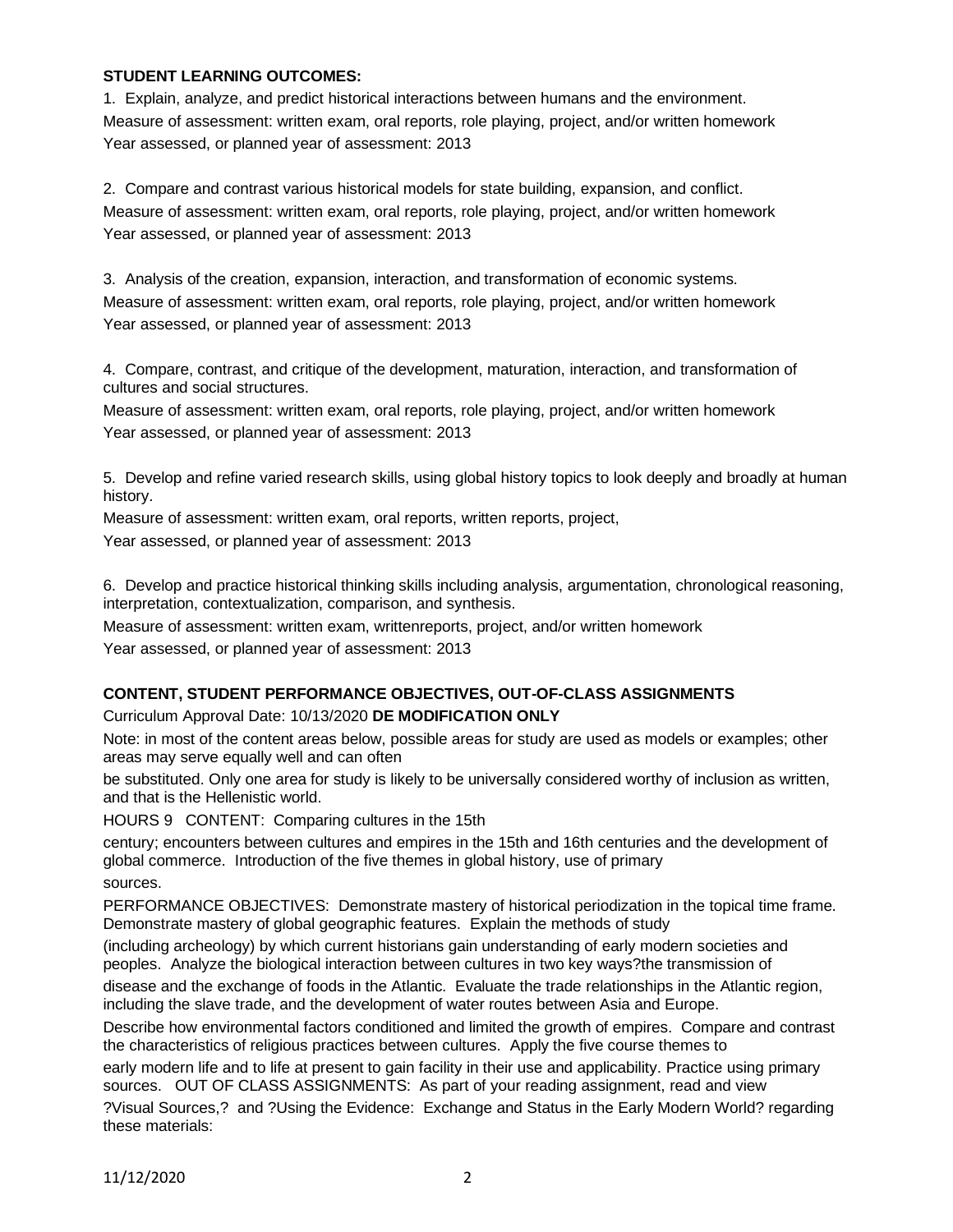--painting, serving tea; also Chinese porcelain in Europe (Germany, early

1700s)

--painting on ceramic, a chocolate party in Spain (early 1700s)

--painting, an Ottoman coffee house (1500s)

--painting, clothing and status in Colonial Mexico (1700s)

--drawing or

engraving, procession and display in the Kingdom of Dahomey

(late 1700s)

HOURS 6 CONTENT: Change, continuity, and expansion of religious and scientific worldviews. Possible models for study:

India and Europe.

PERFORMANCE OBJECTIVES: Use primary sources to analyze the developments in world religions with an emphasis on interchanges between belief systems (for example, in India between

Hindus and Muslims) and the intersection of human societies, belief systems, and social institutions such as government (for example, in Europe in the Reformation). Evaluate the global spread of

Christianity. Compare and contrast hierarchical and nonhierarchical religious governance systems. Analyze the ascendance of scientific method and its impact on several aspects of society including

technological change and trade.

OUT OF CLASS ASSIGNMENTS: Reading on these topics; written response to primary sources. Test questions essay format. Begin research assignment comparing two

governance systems.

HOURS 6 CONTENT: Revolutions and the Atlantic exchange; political revolutions, social upheaval, and the Industrial Revolution. Possible models for study: the

Americas.

PERFORMANCE OBJECTIVES: Use primary sources to analyze the social and philosophical changes that provided foundations for political revolutions in Europe and the Americas. Chart the rise

of nationalism. Compare and contrast American and French models for revolution. Demonstrate mastery of the changes in global trade that derived from socio-political revolutions (possible case study:

impact of the revolution in Haiti on trade across the Atlantic). Evaluate the uses and limits of revolutionary ideas by San Martin, Bolivar, and other leaders as applied in several South American

states. Describe the creole elite power structure after the revolution (possible case study: Mexico). Assess the environmental impact of the early Industrial Revolution; also, assess its impact on

gender roles in early factory settings.

OUT OF CLASS ASSIGNMENTS: Test questions in essay format. Continue research assignment on governance system. As part of reading assignment, read

?Considering the Evidence,? ?Using the Evidence: Claiming Rights? regarding these readings:

--The Declaration of the Rights of Man and Citizen (France, 1789)

--A Vindication of the Rights of Women

(Mary Wollstonecraft, 1792)

--The Jamaica Letter (Simon Boliver, 1815)

--What to the Slave Is the Fourth of July? (Frederick Douglass, 1852)

--Letter to a Friend (Raden Adjeng Kartini, 1899)

**HOURS**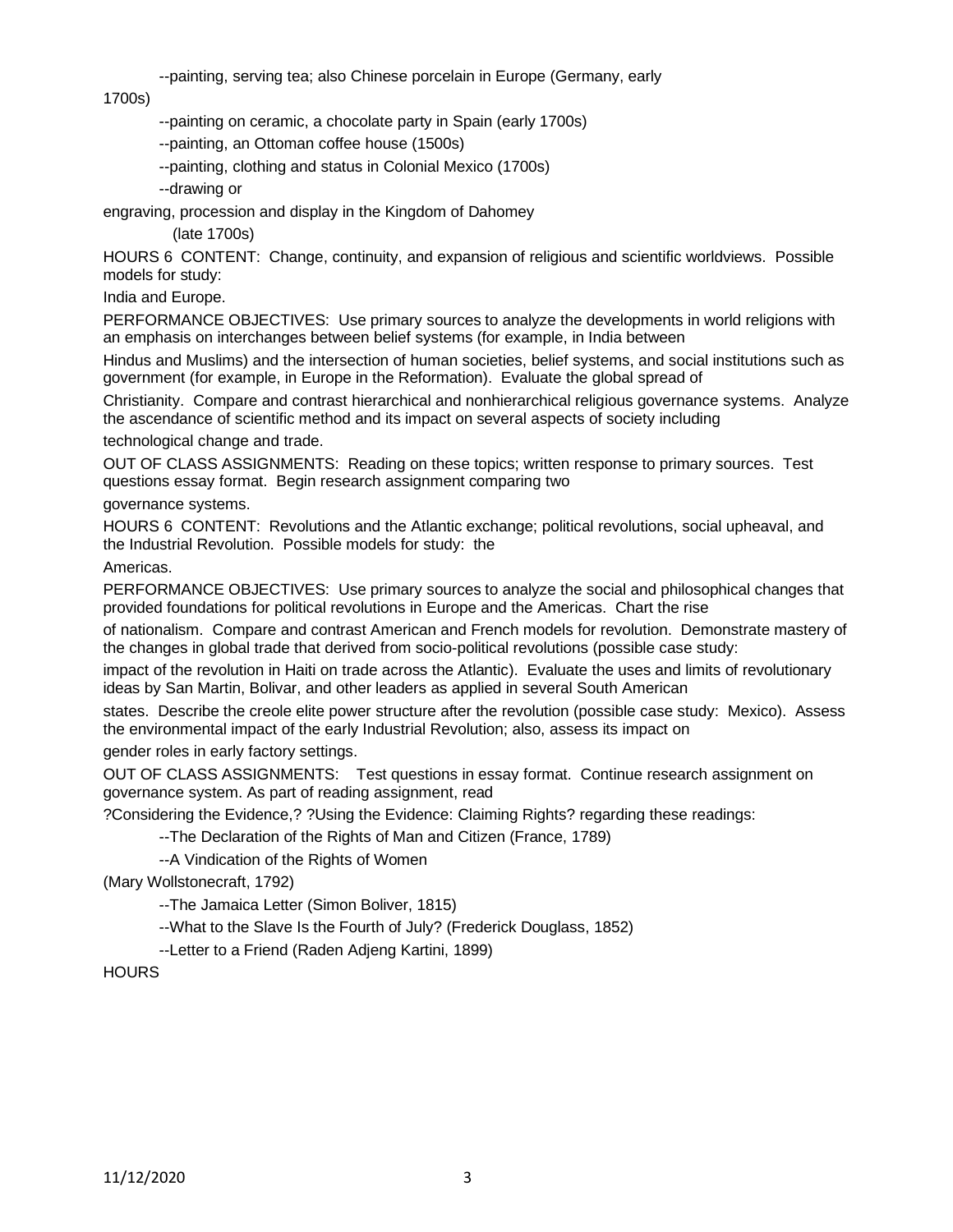6 CONTENT: Responses to external challenges (political, economic, and technological) by several empires and emerging nation-states. Possible models for study: China, Japan, the Ottoman

Empire.

PERFORMANCE OBJECTIVES: Use primary sources to evaluate different responses to

European/American intrusion and compare cultural impacts. Demonstrate mastery of global trade patterns in the

19th and early 20th centuries with particular emphasis on inequity of exchange (possible case study: the Opium War). Compare and contrast differing methods of social and political reform (possible

case studies: Japan and the Ottoman Empire) and the outcomes of those approaches. Discuss cultural interactions, assumptions, and limits of intercultural understanding (endless case studies

available). Analyze the environmental impact of the construction of dams in many different societies in the period. Evaluate the differences between societies in gender roles (possible cases for

contrast: Meiji Japan and Polynesia).

OUT OF CLASS ASSIGNMENTS: Reading on these topics; writing short answers related to the reading. Test questions in essay format. Complete and turn in first

draft of research assignment comparing two governance systems.

HOURS 3 CONTENT: Colonialism: several European approaches, a variety of responses. Possible models for study: Nigeria, Congo, and

India.

PERFORMANCE OBJECTIVES: Use primary sources to analyze the second wave of European conquest from a socio-political point of view. Compare and contrast systems of control, colonial economies,

and global trade based on imperialism. Examine responses by different colonized peoples, including rising nationalism and the development of alternative strategies of noncooperation (possible case

study: Gandhi in South Africa and India). Chart the environmental impact of extraction technologies (possible case study: Congo). Explore theories of imperialism including (among others)

conservative, liberal, realist, and Marxist views. Explore the interchange of Indian and other colonial cultures and ecosystems with Britain through the development of the custom of afternoon tea.

OUT OF CLASS ASSIGNMENTS: Read ?Considering the Evidence,? ?Using the Evidence: Indian Responses to Empire?regarding these readings:

--On Calcutta (Nawab Muhabbat Khan, late 1700s)

--Letter to

Lord Amherst (Ram Mohan Roy, 1823)

--The Azamgarh Proclamation (Bahadur Shah, 1857)

--Speech to a London Audience (Dadabhai Naoroji, 1871)

--Indian Home Rule (Mahatma Gandhi, 1908)

; writing short

answers related to visual sources from the textbook. Test questions in essay format. Continue research assignment comparing two governance systems, using instructor responses to the first draft.

HOURS 6 CONTENT: Twentieth century wars of nationalism and ideology, and Europe?s recovery. Possible models for study: Germany and Tanganyika; Japan.

### PERFORMANCE OBJECTIVES: Use primary

sources to evaluate the socio-political causes of the two world wars; discuss in this context the changes in the international power structure. Demonstrate understanding of ideologies such as fascism

and classic liberalism. Show mastery of the global nature of the world wars, including interactions between Europeans and other peoples (possible case studies: Tanganyika in World War I, and Japan

and Western nations in the Pacific in World War II). Evaluate the global trade economy in the Great Depression, focusing on challenges to free market capitalism. Analyze the technological

development of weapons systems and the spread of weapons of mass destruction and environmental consequences (possible case studies: Hiroshima and Nagasaki; the development of the international nonproliferation regime).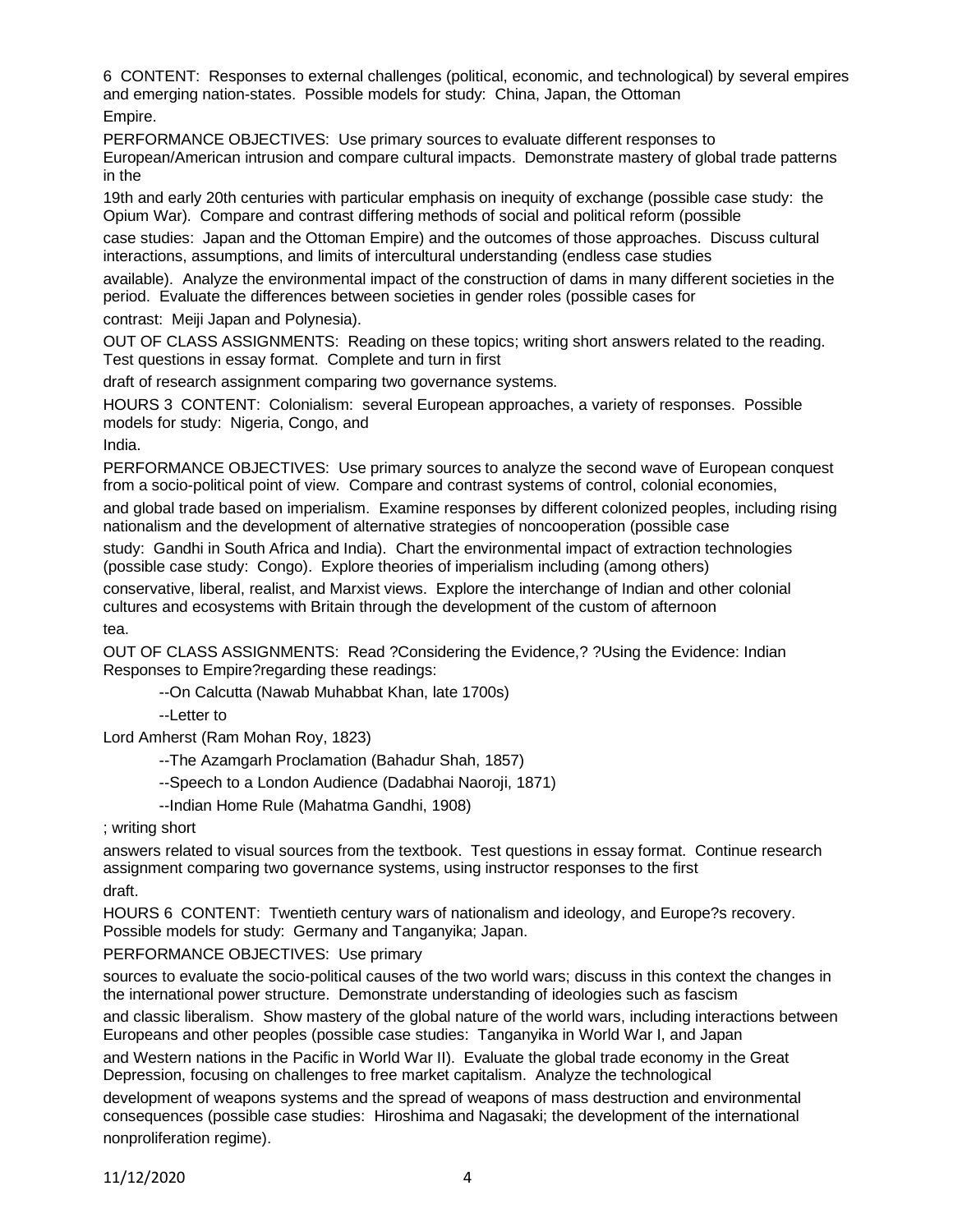OUT OF CLASS ASSIGNMENTS: Reading on these topics; writing in response to the question, ?Was the Empire of Japan a fascist state?? Test questions in essay format. Continue

research assignment comparing two governance systems.

HOURS 3 CONTENT: The rise and fall of world communism. Possible models for study: the USSR, China, and Cuba.

PERFORMANCE OBJECTIVES: Use

primary and secondary sources to analyze the development of Marxist thought in particular contexts with additional theory and practical modifications such as Leninsim, Maoism, and the unique Cuban

experience. Students will compare and contrast Marxist theory with attempts to apply it. Explain the challenges faced by communism, both internally and internationally, and describe the global

ramifications of the Cold War. Evaluate trade in the communist bloc (case studies might include the sale of Cuban sugar to the USSR despite the abundance of sugar beets there, and the black market

that developed for consumer goods and some foods in China). Describe Soviet successes in particular sciences (physics, medicine) and Soviet authoritarianism as applied in the arts (socialist realism

in visual arts; the variable status of Shostakovich and Solzhenitsyn in music and literature respectively).

OUT OF CLASS ASSIGNMENTS: As part of reading assignment, read and view ?Visual Source" Ch.

22. answer questions on ?Using the Evidence: Poster Art in Mao?s China.? regarding the following works:

--poster, Destroy the Old World; Establish the New World (1967)

--poster, The People?s

Communes Are Good (1958)

--poster, Women Can Hold Up Half the Sky; Surely the Face of Nature Can Be Transformed (1975)

--poster, The Reddest, Reddest, Red Sun In Our Heart, Chairman Mao, and

Us

Together (1968)

--poster, The Gods of Wealth Enter the Home From Everywhere; Wealth,

Treasures, and Peace Beckon (1993)

;written response to primary sources. Test questions in essay

format. Submit final draft of research assignment comparing two governance systems.

HOURS 3 CONTENT: Independence and development in the global south, 1914 to present. Possible models for study:

South Africa, Indochina.

PERFORMANCE OBJECTIVES: Use primary sources to describe the variety of struggles for independence, as well as consequences including different types of transition and

neocolonialism. Cover violent transition (case study: Indochina), peaceful transition (case study: French West Africa), and complex transition (case study: Kenya). Evaluate the new governments

and economic systems that emerged in former colonies. Explore the role of religion in the formation of new nations (case studies might include Nigeria and Iran). Analyze the end of apartheid in

South Africa, including unusual case aspects such as international and external economic pressures on the white regime. Compare and contrast the availability of power to women in several

newly-independent nations.

OUT OF CLASS ASSIGNMENTS: Reading on these topics; writing short answers related to the reading. Test questions in essay format.

HOURS 3 CONTENT: Accelerating global

interaction since 1945. Possible models for study: feminism and religion (several cultures/religions), the green movement (global).

PERFORMANCE OBJECTIVES: Use primary sources to analyze the

transformation of the world economy, comparing globalization of the present with earlier global patterns (mercantilism, colonialism). Describe and evaluate the interaction between worldviews, with a

particular focus on international feminism's dealings with contemporary religions (including but not limited to Christian fundamentalism, Christian liberalism, Muslim revivalism, and the Muslim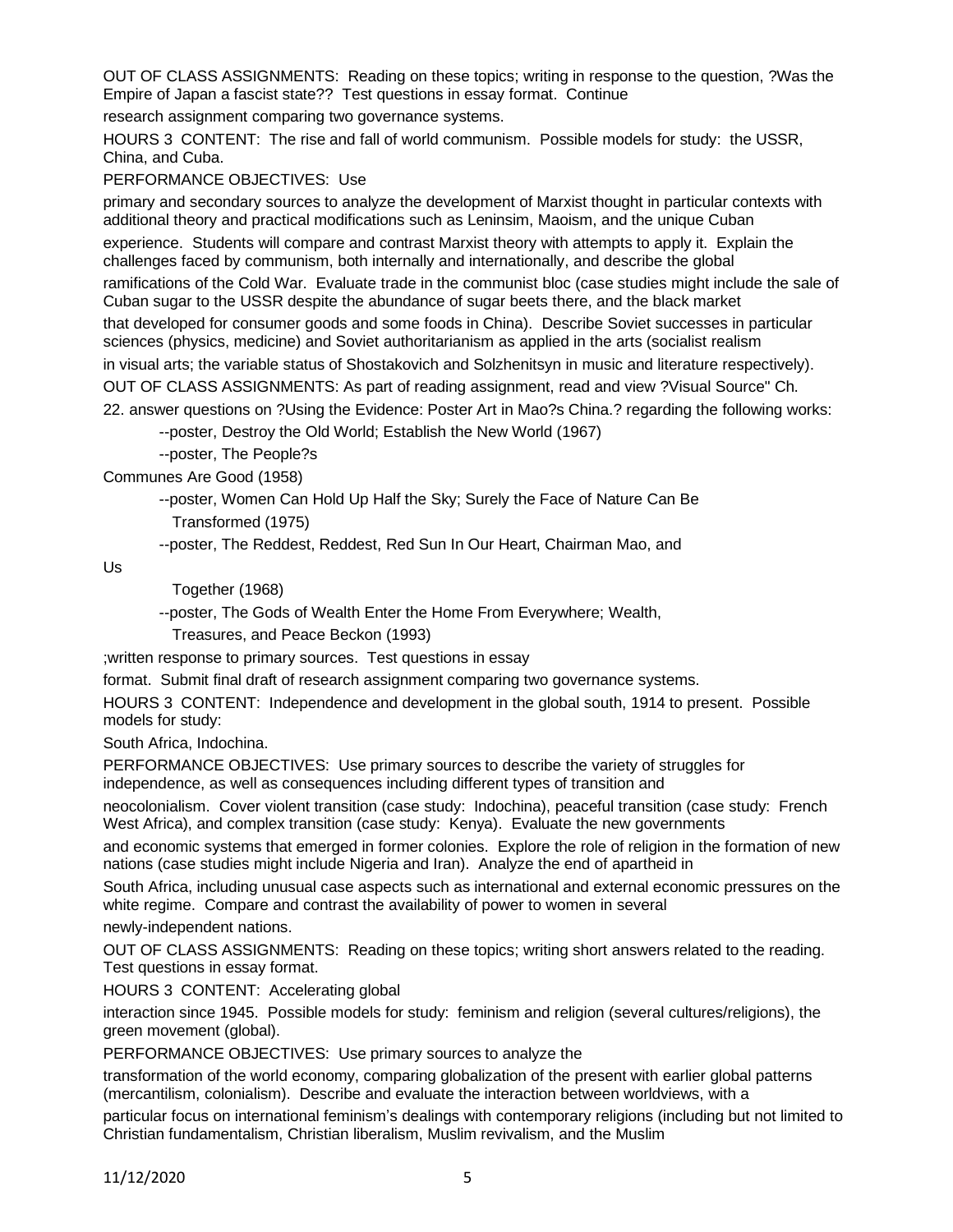mainstream). Assess the threats to the ecosystem and current responses to those threats (case studies: antibiotic-resistant bacteria, global ?green energy? trends, international political responses

to global warming including the role of the UN and California?s carbon cap and trade system). Discuss recent multi-national governance models for both politics and economics (e.g., GATT, IMF, ASEAN,

NAFTA, the European Union). Compare regions to display global inequities (for instance in the availability of clean water supplies).

OUT OF CLASS ASSIGNMENTS: Reading on these topics; writing

related to visual sources from the textbook. Test questions in essay format.

HOURS 3 CONTENT: The five themes of global history in the context of the past 500 years.

PERFORMANCE OBJECTIVES:

Students will review the five themes with illustrative historical examples. They will then assess the global present in teams, using the five themes as a guide. The teams will produce a written

summary; a roundtable discussion of the summaries will follow.

OUT OF CLASS ASSIGNMENTS: Review of course content for final class period activity and for test preparation. Test questions in essay

format.

HOURS 2 Final exam in essay format.

### **METHODS OF INSTRUCTION:**

Lecture with overhead projector; film/video, class discussion, small group collaborative projects, guest speakers when appropriate and available, group presentations.

### **OUT OF CLASS ASSIGNMENTS:**

Required Outside Hours: 10 Assignment Description: Library Research

## **METHODS OF EVALUATION:**

Writing assignments Percent of total grade: 50.00 % Percent range of total grade: 50 % to 70 % Written Homework; Reading Reports; Essay Exams; Term or Other Papers Problem-solving assignments Percent of total grade: 10.00 % Percent range of total grade: 10 % to 20 % Homework Problems; Quizzes; Exams Skill demonstrations Percent of total grade: 10.00 % Percent range of total grade: 10 % to 20 % Class Performance/s; Field Work Objective examinations Percent of total grade: 10.00 %

### **REPRESENTATIVE TEXTBOOKS:**

Required Representative Textbooks Robert W. Strayer and Eric W. Nelson. Ways of the World: A Brief Global History with Sources, Vol. 2: Since 1500, B, 2011 or latest edition, or other appropriate college level text.. Bedford/St. Martin's,2015. This is a representative textbook used by various colleges teaching this course. ISBN: 13: 978-1319018429 Reading Level of Text, Grade: 14 Verified by: Verified by:Craig Mosher